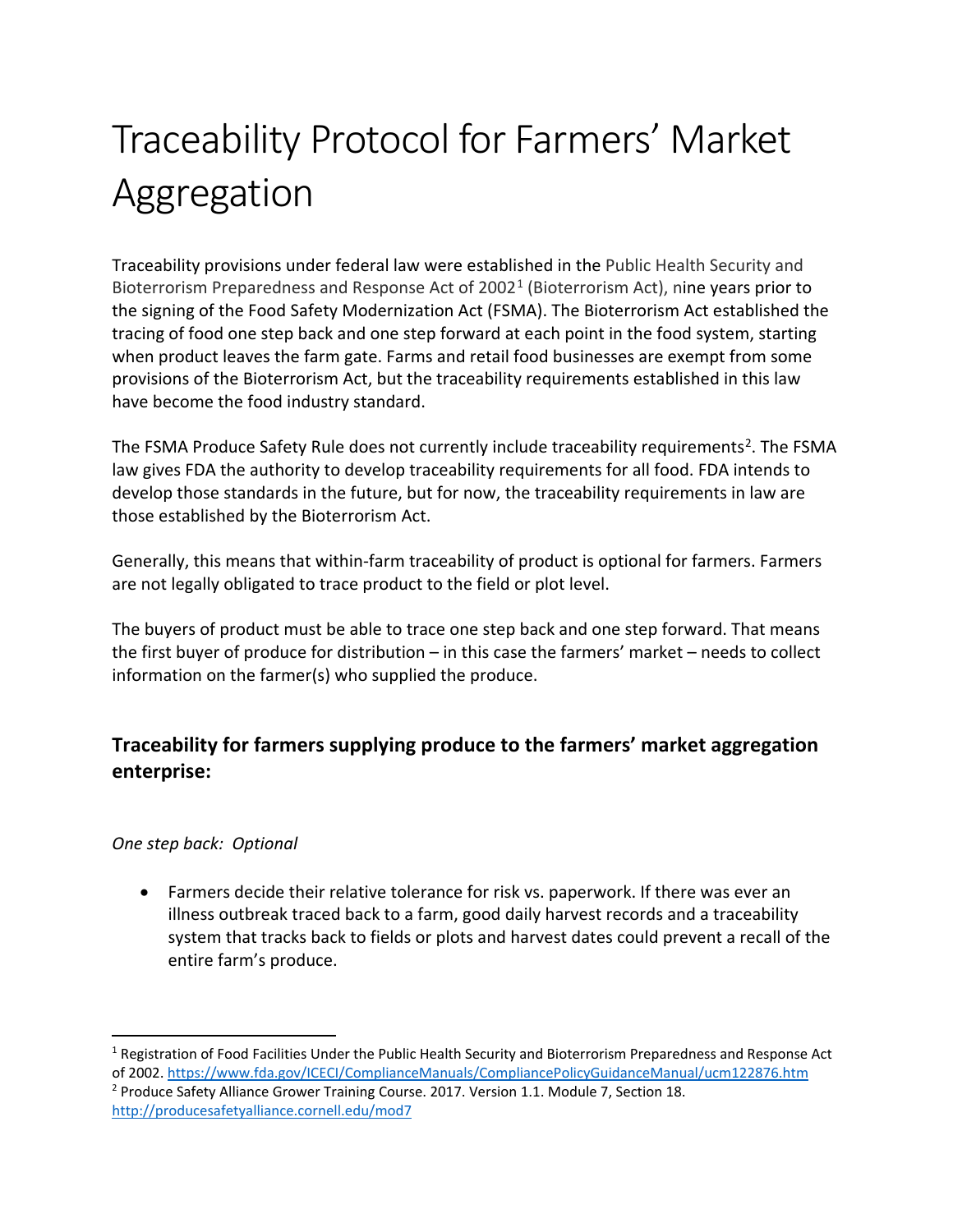- Development and implementation of an on-farm traceability system is not a small task. If the farm is very small, a farmer may decide on-farm traceability is not necessary.
- If a farmer wants to implement on-farm traceability, here are some resources:
	- o National Good Agricultural Practices Program: Traceability. <https://gaps.cornell.edu/educational-materials/decision-trees/traceability/>
	- o Produce Safety Alliance Grower Training Course. 2017. Version 1.1. Module 7, sections 18-28. <http://producesafetyalliance.cornell.edu/mod7>

#### *One step forward:*

- Label containers of produce delivered from the farm to the farmers' market aggregation enterprise with:
	- o Farmer name (or farm name if the farm is a registered entity such as an LLC)
	- o Complete business address of the farm
- Record shipments (item, quantity, date) made to the farmers' market aggregation enterprise.

### **Traceability for the farmers' market aggregation enterprise:**

*One step back:*

- Identify and record the farms that contributed product to each order:
	- o Farmer name (or farm name if the farm is a registered entity such as an LLC)
	- o Complete business address of the farm

#### *One step forward:*

- Label boxes or containers of produce from the farmers' market aggregation enterprise with:
	- o Farmers' market name
	- o Complete business address of farmers' market
- Identify and record the buyer of an order:
	- o Buyer name